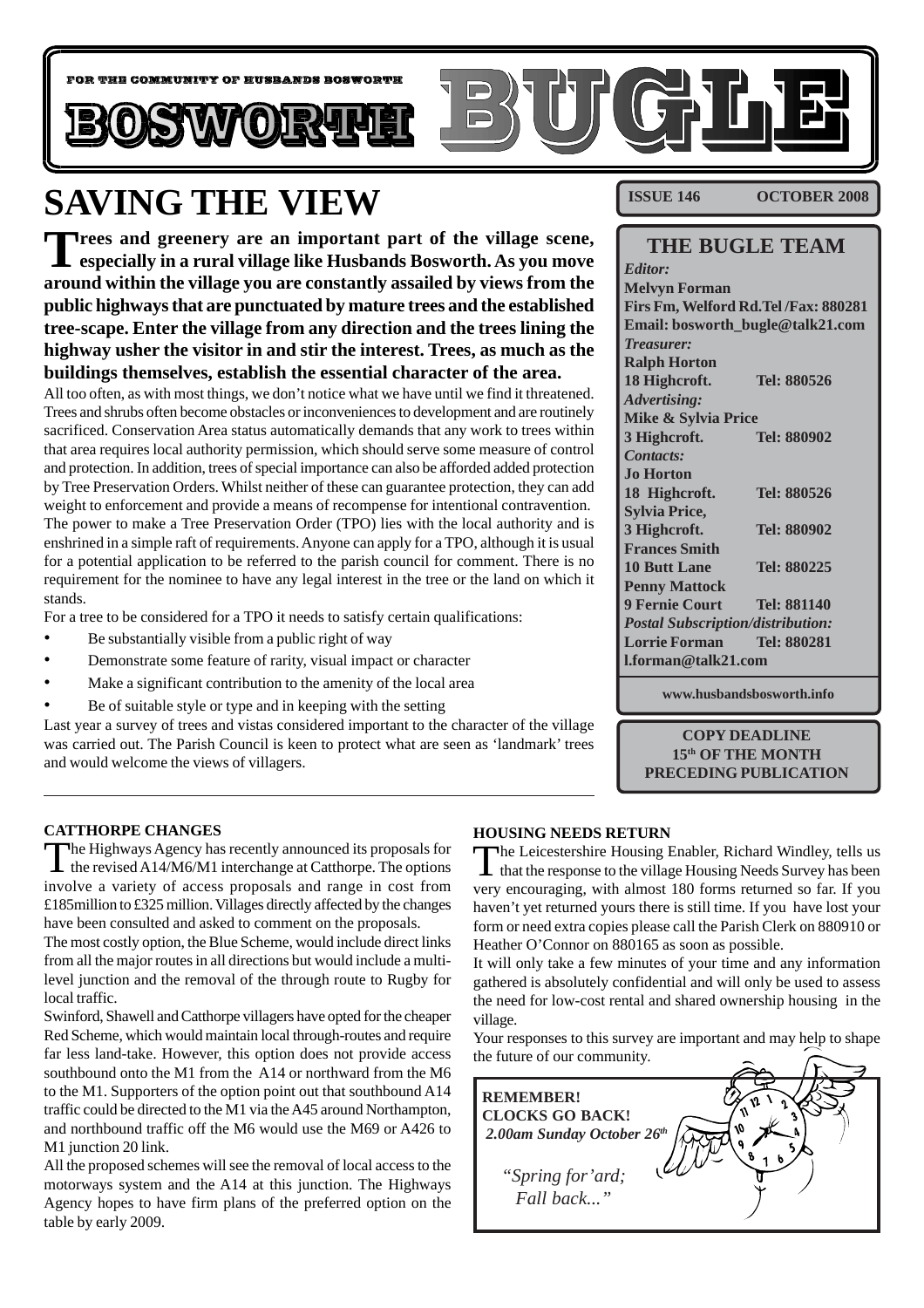## **POSTBAG**

#### *From Lorrie Forman, Welford Road* I am writing about the recent fruit and vegetable show in the village.

Firstly, well done to Eleanor Murphy, Frank Begley and all the others involved in the running of the show this year. However, I think it was very disappointing that all the cups and trophies won in previous years seem to have been ignored. Part of the fun of entering the show is to try and gain enough points to win a trophy or be judged best in category or whatever. A true show is not a proper one without these trophies with a presentation at the end of the show. I hope that the organisers will consider reinstating the presentations next year.

#### *From Anonymous, Bell Lane* (Name and address supplied)

Congratulations to the new organizers of the flower and produce show. Everything went as smoothly as usual. Having been a spectator in the past I decided to enter my flowers and vegetables. With some trepidation I took them along. Not quite knowing the form I was pleased to say that help was at hand. It was great to see the variety of entries and at the end of the day it was fun to see the rewards.

The auction could have been better supported but those of us who stayed went home with first class products at very modest cost. Another great day in Husbands Bosworth!

#### *From Joan Winch, High Street*

I would like to thank all the good folk in Husbands Bosworth for the beautiful cards, letters and flowers received following the death of Sidney. Also the bell ringers who included two old friends of Judith. Sidney would have been astonished! Thank you everyone.

### **LOCAL CRIME FILE**

**IF YOU HAVE INFORMATION ON ANY CRIMINAL ACTIVITY CALL MARKET HARBOROUGH POLICE on 0116 222 2222.**

**Countryside Watch Co-ordinator Henry Whatley Ext. 3875 Neighbourhood Watch Co-ordinator Marion Lewis 0116 2483871 NW Community Scheme No. 2123 Local Beat Team PC 1959 David Venables PC 500 Andy Smalley PCSO 6126 Tim Harwood PCSO 6636 Ray Wells Voicemail Service 0116 2485675 Rural & Countryside Liaison Officer PC 1010 Chris Hill CRIMESTOPPERS FREEPHONE 0800 555111**

**Residents living in Fernie Court report that recently two youths were seen trying car doors in the early hours of the morning. It was thought they were looking for satellite navigation devices and other valuables.**

**This may be related to a recent spate of similar incidents in villages around the district.**

**Remove all valuables even when your car is parked outside your own home.**

## **WATCH WORD**

*THE NEIGHBOURHOOD WATCH SCHEME WITHIN HUSBANDS BOSWORTH*

The occupants of a white Transit van have been seen acting suspiciously in the Great Glen, Burton Overy, King's Norton and Gaulby areas recently.

Criminals will often carry out reconnaissance of a potential target before they attempt to steal things. It is believed that these people may have been locating valuable items for a visit at a later date.

Harborough Police would urge anyone living in remote areas to ensure that all outbuildings and stables are secured. For further crime prevention advice please contact PC 1010 Chris Hill, who is the dedicated Agricultural and Wildlife officer for our area.

To contact Chris dial 0116 222 2222 and when prompted enter the officer collar number 1010 to leave a voicemail message. Alternatively he can be contacted via email at mktharb.lpu@leicestershire.pnn.polic.uk

**A burglary has been reported at stables in the Smeeton Westerby area. A trailer, horse rugs, a set of chain harrows and other equipment was stolen from the insecure premises.**

Thieves have targeted catalytic converters in a recent spate of thefts in the area. A catalytic converter is part of a vehicle exhaust system and contains small amounts of precious metals making them attractive to scrap metal thieves. People carriers, 4x4's and vans are the most popular targets as they have more ground clearance and are therefore easier to climb underneath. The thefts have taken place in public car parks, outside peoples' homes and even on the roadside.

Prevention is difficult but Harborough police would offer the following advice:

•Park in a garage. Use it to secure your car, not your lawnmower.

•When using car parks, try to park near a CCTV camera or in an area in view of passers-by.

•Try not to park in car parks for long periods. •When using car parks, park next to other vehicles. Where possible thieves try to park next to their intended victim so that they are shielded from view.

•If you see any suspicious activity or people sitting and waiting in cars, please phone the police immediately on 999.

ANTHONY FITZPATRICK PAINTERS & DECORATORS INTERIOR & EXTERIOR WORK ALL WORK UNDERTAKEN ESTIMATES FREE TEL: 0116 2331208 MOB: 07914 672305 **1208**

The Bell I Husbands Bosworth

*Tel: 01858 880246*

*Your hosts John & Vanessa*

*Food served every lunchtime & evening. Children's menu available. Outside bars & functions catered for. Order the famous Bell Inn Take-Away 7 nights a week Still serving the best beers! IPA, Spitfire, Bombardier and Pedigree on tap.*  $\mathbf{u}_{\text{min}}$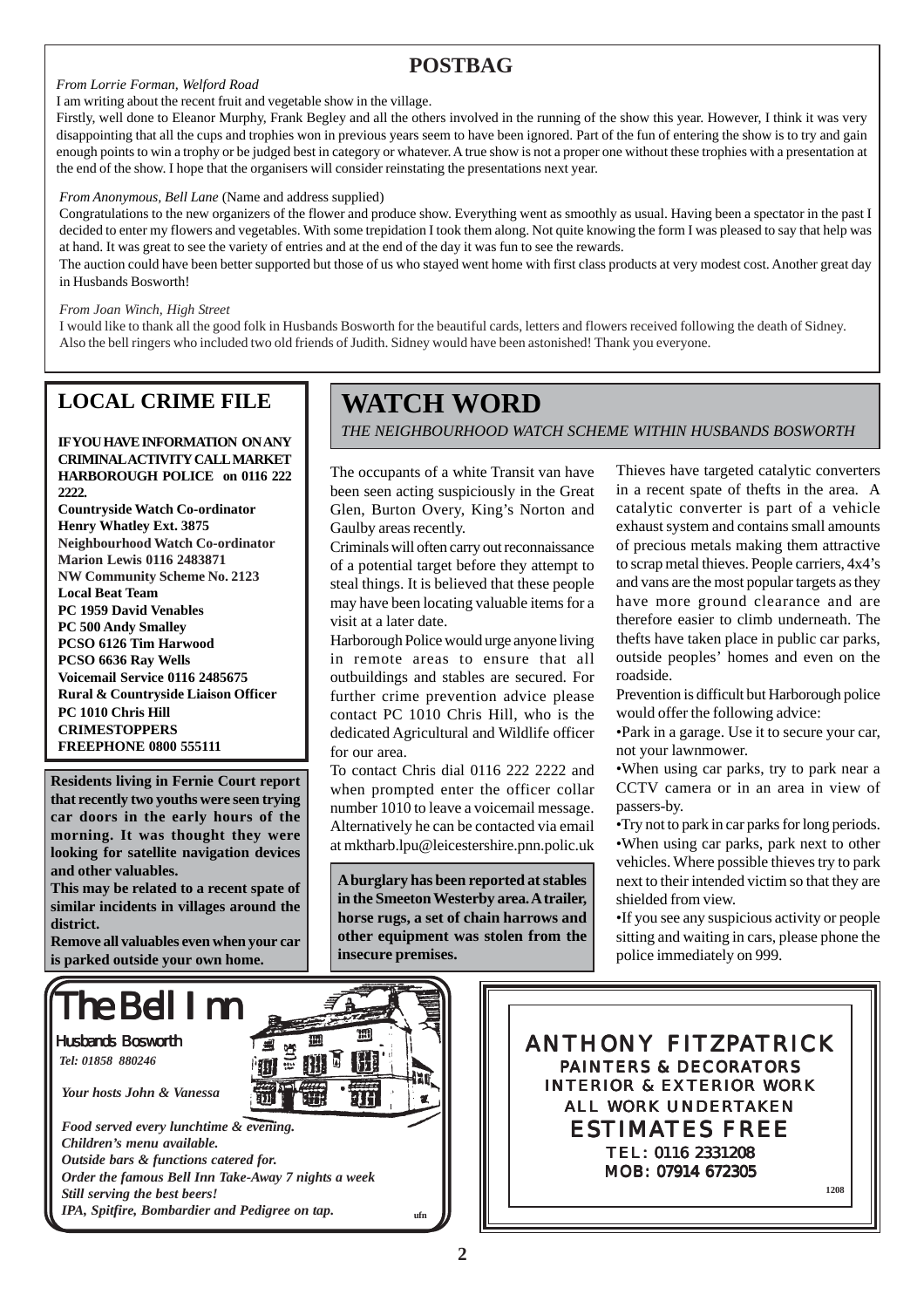## **BOSWORTH IN FOCUS**

*A ROUND-UP OF LOCAL NEWS*

#### **WELFORD ART**

Welford Watercolourists group are holding their Annual Exhibition of Art on Saturday and Sunday October 25<sup>th</sup> and 26<sup>th</sup> in Welford Village Hall from 10.30am - 4.00pm. Come along and browse the local talent! Why not buy an original and affordable painting by a local artist? Light refreshments available throughout the weekend. Profits from the event will go to the local Air Ambulance Service.

#### **THANKS...**

**The Bugle acknowledges a kind donation towards our 'fighting fund' from Philip Brown of Horsham, West Sussex.**

#### **QUARRY LIAISON**

The next meeting of the Quarry Liaison Group will be on Wednesday, October 15<sup>th</sup>. Anyone wishing to make comments on any aspect of the operations at the Welford Road Quarry should contact District Councillor Brian Smith on 880225 or e-mail him at b.smith@harborough.gov.uk as soon as possible.

Group members include representatives of Lafarge Aggregates Ltd., the Parish Council, the District Council, the County Council and officers of Leicestershire Highways Authority.

#### **LIGHT WORK**

Work is due to start soon on the installation of floodlighting and court resurfacing at the Tennis Club's courts on the village's Kilworth Road playing field.

Much of the funding for the work was received in a Section 106 grant levied on recent housing developments in the village. Electric cabling and a water supply will be connected back to the sports pavilion. The work, which has been approved by the Parish Council and the Playing Field Committee, aims to extend the playing season at the courts and improve the use of the facility.

**As the** *Bugle* **goes to press we hear that the legal dispute between homeowners on Ashacre Close and the developers, over finishing the road to highways authority adoption standard, may have been resolved.**

## **LOCAL NEWS IN BRIEF**

!Rev. Sarah Brown has recently been appointed as curate to the United Benefice of **Welford**, with **Sulby** and **Marston Trussell**. Rev. Brown is also chief executive and co-ordinator of the locally-based farming community relief charity, Farm Crisis Network.

!The 'Flicks in the Sticks' filmshow season returns to **Arnesby** Village Hall with Offenbach's haunting opera, 'The Tales of Hoffman' on Wednesday, October 15<sup>th</sup> at 8.00pm.

**The Highways Agency is warning drivers to expect delays** on the A14 trunk route between the A14/M6/M1 interchange at **Catthorpe** and the A43/A4300 junction at **Kettering** for up to two months whilst fibre-optic cabling and associated ducting is installed adjacent to the carriageway. The work will be undertaken in 4km sections to minimize disruption to traffic and will take place overnight from 9.00pm to 5.00am Mondays to Saturdays during the period of the operations. A 50mph speed limit, lane closures, lay-by closures and junction closures on the westbound carriageway will be in operation whilst the work is being carried out to ensure the safety of contractors working on the site. Access to properties directly served by the road will be maintained at all times and local diversions will be clearly signposted.

### NORTH KILWORTH WHARF BOAT SERVICES

Station Road, North Kilworth Lutterworth LE17 6JB *Stockists of Calorgas, household fuels & red diesel Local delivery Dayboat hire* Call John & Jane Pugh

Tel: 01858 881723 Mobile: 07967 087290 **<sup>1208</sup>**

#### **HORTICULTURAL SHOW**

The Horticultural Show organising committee are pleased to report that the Annual Show on August  $24<sup>th</sup>$  was extremely successful and as a result they plan to donate well over £600 to a number of village organisations and projects.

•A bursary for a practical gardening educational project at the village Primary School

- •Improved facilities and equipment for the Village Hall
- •A Christmas lunch for the village's war widows
- •Donations to each of the village youth organisations
- •Improvements to the village allotments
- •Donation to the *Bosworth Bugle*

At the show a number of helpful suggestions for future improvements to the show were made and it is hoped to use these to make the show bigger and better in 2009.

Finally the organisers would like to thank the generous sponsors, competitors, visitors and helpers for all their efforts and look forward to next year.

*Editor's Note: One of the comments that I heard from a number of (failed) exhibitors was that a 'crib-sheet' laying down the law on how to display the various types of produce would be helpful to new and prospective entrants. Do you leave the stalks and leaves on, or trim them off? Should the wine be in stoppered bottles or corked? And what is a worthwhile bribe?*

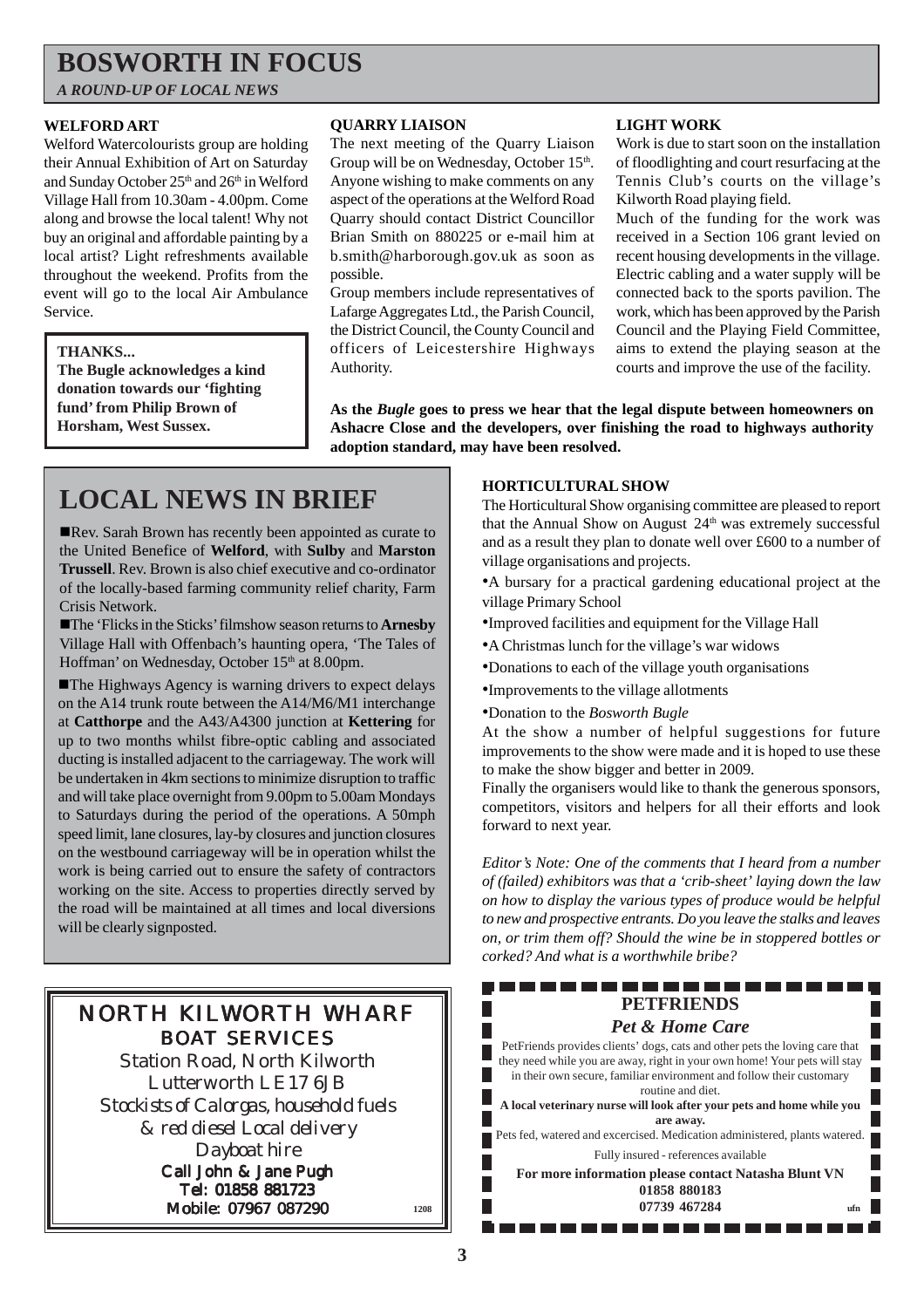#### **OLYMPIC FEVER BOOSTS LOCAL INTEREST IN SPORT**

The outstanding success of Great Britain's Olympic team has seen a boost in interest in the many sports on offer in the district. Many people have shown a keen interest in joining activity clubs and taking part in locally-organised sports events as the buzz

from the Olympic success spreads. Hits to the Harborough District Council's dedicated on-line sports directory and website www.harboroughsport.co.uk also increased during the Beijing Games.

To keep this momentum going, Harborough District Council and the Harborough District Sport and Activity Alliance (HDSAA) want to make people aware of the Harborough District Sports Directory, which provides information about the wide variety of sports clubs active within the district.

Phil Jarvis, Chairman of the HDSAA, said: "The success of *Team GB* is clearly inspiring people to get involved in sport and physical activity and we hope others contact us to see what is on offer. At the recent flag raising event in Welland Park, we had a lot of interest from people asking us about local sports and physical activity and this can only be encouraged. There are some fantastic clubs in the district, so whether you want to try your hand at cycling, fencing, dodgeball or simply join one of our healthy walks, it's all in the directory." To receive your free copy of the Harborough District Sports Directory, contact Andrew Watson , Harborough District Council sports development officer on 01858 828282, email a.watson@harborough.gov.uk or you can download a copy from the clubs page of the HDSAA website at www.harboroughsport.co.uk

#### **THANKS...**

**The Horse's Voice would like to thank the Bosworth Festival organisers for the generous donation to our charity. The money will go towards the direct care of the horses and ponies that we help. Thank you.**

**The Horse's Voice Rescue and Rehabilitation Centre is a registered charity and was founded to highlight the plight and unnecessary suffering of equines and to offer sanctuary to those in need. The Centre can accommodate up to 15 equines at a time. Some remain permanent residents due to their disabilities but the majority go on to suitable, knowledgeable foster homes under a loan agreement. The horses and ponies remain the property of the charity for the rest of their lives.**

**We help horses like Spider, a 14-month old thoroughbred colt who had been used in trotting races and was a week away from dying of starvation when he was found and released from his tether. Spider responded to treatment and was later placed in a foster home.**

**The Horse's Voice relies entirely on fundraising, donations and legacies to carry out its work. Just £2.00 per month will help the charity to continue to help these unfortunate animals. For more information please visit our website www.thehorsesvoice.org.uk or write to the Centre at The Trees, Leicester Road, Husbands Bosworth, Leicestershire, LE17 6NW.**

**SCHOOL REPORT**

**HUSBANDS BOSWORTH SCHOOL** *Roll 2007/8 - 67* Head teacher Mrs. C. McDermott Husbands Bosworth C. of E. Primary School Welford Road Husbands Bosworth Lutterworth LE17 6JU Tel: 01858 880212 Email: office@husbandsbosworth.leics.sch.uk

#### **ACTIVITY GROUPS 2008**

**All Saints Parochial Church Council** Contact: Peter Jones 880741 **Art Workshop** Contact: Ann Saxton 880971 **Badminton Club** Contact: Lorrie Forman 880281 **Bosworth Belles** Contact: Debbie Oliver 465434 **Conservative Association** Contact: Robert Maxwell 880361 **Craft Group** Contact: Margaret Bradley 880652 **Handbell Ringers** Contact: David Staples 880668 **Historical Society** Contact: Isobel Pepperill 880081 **1st Kilworth Scouts/Beaver unit** Contact: Andrew Lambert 880922 **Playing Field Committee** Contact: Jennifer Rogers 880401 **Royal British Legion** Contact: Robert Maxwell 880361 **Short Mat Bowls** Contact: Frank Thorp 880003 **Tennis Club** Contact: Jennifer Rogers 880401 **Tower Bell Ringers** Contact: Geoff Armitage 880066

#### **BYGONE BOSWORTH**

*The Historical Society's Periodical Journal*

The Historical Society holds a vast archive of information relating to Husbands Bosworth and those who have lived here - and some that still live here! Photographs of many of the village's past activities and characters are held as well as photographs and other information about local features such as tradesmen, buildings and street scenes.

Recently much of the documentary information has been catalogued to enable easier searches for specific subjects, which has proved especially helpful in sourcing family history information. For more information please call Melvyn on 880281.

TO ADVERTISE HERE COSTS JUST £6 PER MONTH THE *BUGLE* IS DELIVERED FREE TO EVERY HOUSEHOLD IN THE PARISH AND REACHES PLACES OTHER PUBLICATIONS CAN'T REACH! Call Mike or Sylvia on 880902 or email: hiprice@btinternet.com

### **WOODPECKER TREE SURGERY**

-----------------

All aspects of tree-work undertaken from dismantling large roadside trees to pruning and reshaping small garden trees. We also offer a stump grinding service. Professionally qualified and insured. **For free quotation and advice call Chris on: 01858 880818**

**www.woodpeckertrees.com ufn**

--------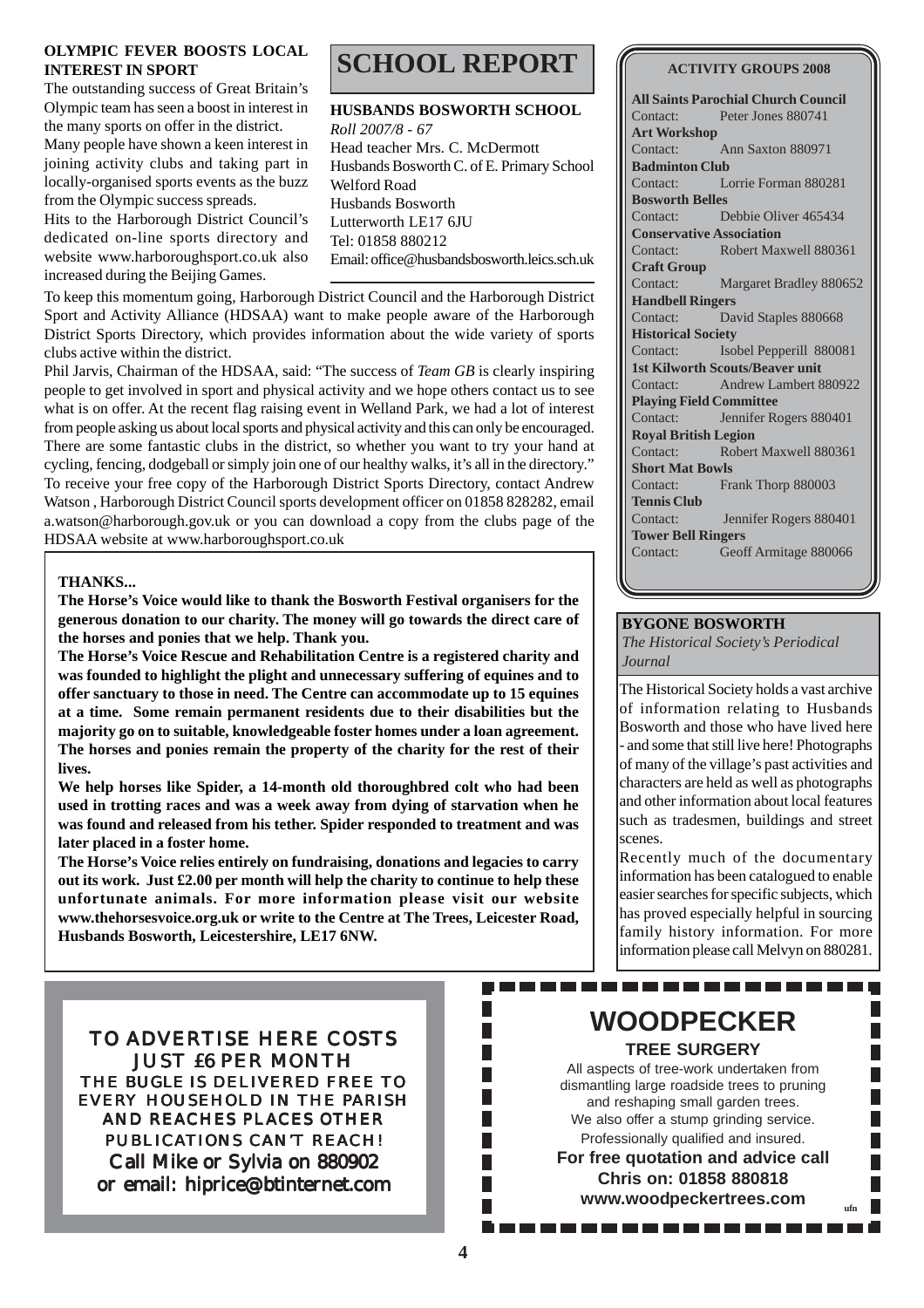#### **TRADE DIRECTORY 2008**

**G D Armitage Clock & Belfry Work** New installation, maintenance & repair Contact: Geoff Armitage 880066 **Begley Plumbing & Heating** Plumbing & heating engineer. Contact: Frank Begley 880541 **Gordon Begley** Building & roofing contractor. Contact: Gordon Begley 880028 **Begley's Windows & Conservatories** Bespoke joinery contractors Contact: Robert Begley 880671 **Gary Bennett Painter & Decorator** Contact: Gary Bennett 880285 **Croft Farm Bed & Breakfast** Contact: Jane Smith 880679 **Diane Hall** Beauty therapist, facials, pedicures, manicures & waxing. Contact: Diane Hall 880567 **Languard Ltd.** Weed control, fumigation and thermal insulation. Contact: Will Kay 880898 **Lodge Farm Antiques & Reclamation** Archectural antiques and reclaimed building materials Contact: Nigel Timms 881386 **Lodge Farm Luxury Toilet Hire** Luxury loos for your posh do! Contact: Nigel Timms 07720 834652 **Mike Price Heating Engineer** Oil-fired boiler servicing & repair Contact: Mike Price 880902 **Paul Bolton School of Motoring** Expert driving instruction Contact: Paul Bolton 880115

#### **BADMINTON CLUB**

×

The Badminton Club winter season has recently restarted. The club meets on Monday evenings from 8.00pm to 10.00pm and on Thursday evenings from 8.30pm to 10.30pm in the Village Hall. Play is friendly and social rather than fiercely competitive and new playing members are assured a warm welcome. Call Ralph on 880526 for more information.

*Annual Membership £20, plus £1 shuttle fee per session. Visitor fee £2 per session, for max. 5 sessions, then full membership applies. Under 18s £10 plus £1 shuttle fee*

. . . . . . . . . . . . . . . . .

## **ACTIVITY GROUPS**

#### **HISTORICAL SOCIETY**

The first meeting of the season got off to a flying start with a nostalgic look at the recently restored Avro Vulcan delta-wing bomber. Dennis Parker of the Vulcan to the Sky Trust charted the history of XH558 from its roll out, new, in 1960, through its working life as a front line bomber in the RAF, later as an aerial display aircraft and subsequent retirement from active service in 1993.

The story continued with the aircraft's rescue to Bruntingthorpe by local entrepreneur David Walton, the tortuous restoration project and ultimate return to flight after 15 years on the ground. The project continues today with mammoth efforts to raise funding to keep XH558 flying.

The October meeting changes tack completely when local historian, Fiona Ure, returns with tales of spooky goings-on and superstitions in an illustrated talk entitled *'Black Cats and Open Umbrellas'*. The meeting is at 7.30pm on Wednesday, October 1<sup>st</sup> in the Church Hall.

**Annual membership is still only £5 per person with a 50p door charge per meeting. Friends of members or anyone wishing to come along on a casual basis are welcome - visitors' fees are £2, on the door. Please call Isobel on 880081 for more information.**

#### **BOSWORTH BELLES**

The Bosworth Belles ladies social group will be taking the opportunity to 're-wined' when they meet on Wednesday, October 29<sup>th</sup> at 7.30pm in the Village Hall.

The meeting will be a wine-tasting session comparing a selection of French and New World wines. There will be eight vintages to sample, with cheese and biscuits to soak up the splashes! Please call Alisa on 880853. The meeting is open to all; members £7, nonmembers £10.

*The November meeting will be the popular Christmas Food & Quiz night, on Saturday, November 29th. More information next month*.

٠

Г

#### **CRAFT GROUP**

Are you crafty? Then why not meet with like-minded people to practise your craft in a relaxed environment away from the usual hurly-burly and distractions of the home. Craft Group members cover a wide range of hand-skills including knitting, needlework and papercraft, and meet on the first Monday of each month. Membership is free and anyone interested is welcome to join in.

The next meeting will be at 29 Bell Lane at 7.30pm on Monday, October 6<sup>th</sup>.

If you are interested in joining the group or would like further information please call Margaret Bradley on 880652.

#### **LUNCHEON CLUB**

The next meeting of the Luncheon Club will be on Thursday, October 30<sup>th</sup> at Kilworth Springs Golf Club. Diners are asked to meet in the bar as usual at 12.30pm.

If you are new to the area, are recently retired or living alone the village luncheon meetings are an excellent way to meet new friends whilst enjoying a fine meal in convivial surroundings. The meetings are informal and are held once a month. Transport can be arranged for those who would have difficulty getting to the venue. The cost of the 2-course meal, to include coffee, is £6.50 per person.

For more information and to book a place please call Janice on 880668.

*PLEASE NOTE: The Luncheon Club Christmas Dinner will be on Thursday, December 18th.*

#### **CLUB CALL**

**Has anyone got any particular interest that they would like to develop into a club or activity group within the village? Perhaps you and your friends already meet informally for the odd game of Scrabble in front of a roaring fire on a winter's night and would welcome some new partners... If so let us know at the** *Bugle* **and we'll put the word around!**

**1208**

## COMPLETE CAR CARE

Accident repair specialist Bodywork, dent, scratch and stone-chip repair Servicing, alloy refurbishment, welding MoT repair Valeting, full body polish Parking sensors, handling kits, etc. fitted Call Ben on 07710 024070 Based at Unit 2, Pebble Hall Farm between Husbands Bosworth and Theddingworth **<sup>1008</sup>**

.............

# Town & County Transfers

Private hire taxi and courier service Local and long distance taxi service Days out, nights out - up to 6 passengers

### Ring Sam Moreton 01858 880545 or 07546 218637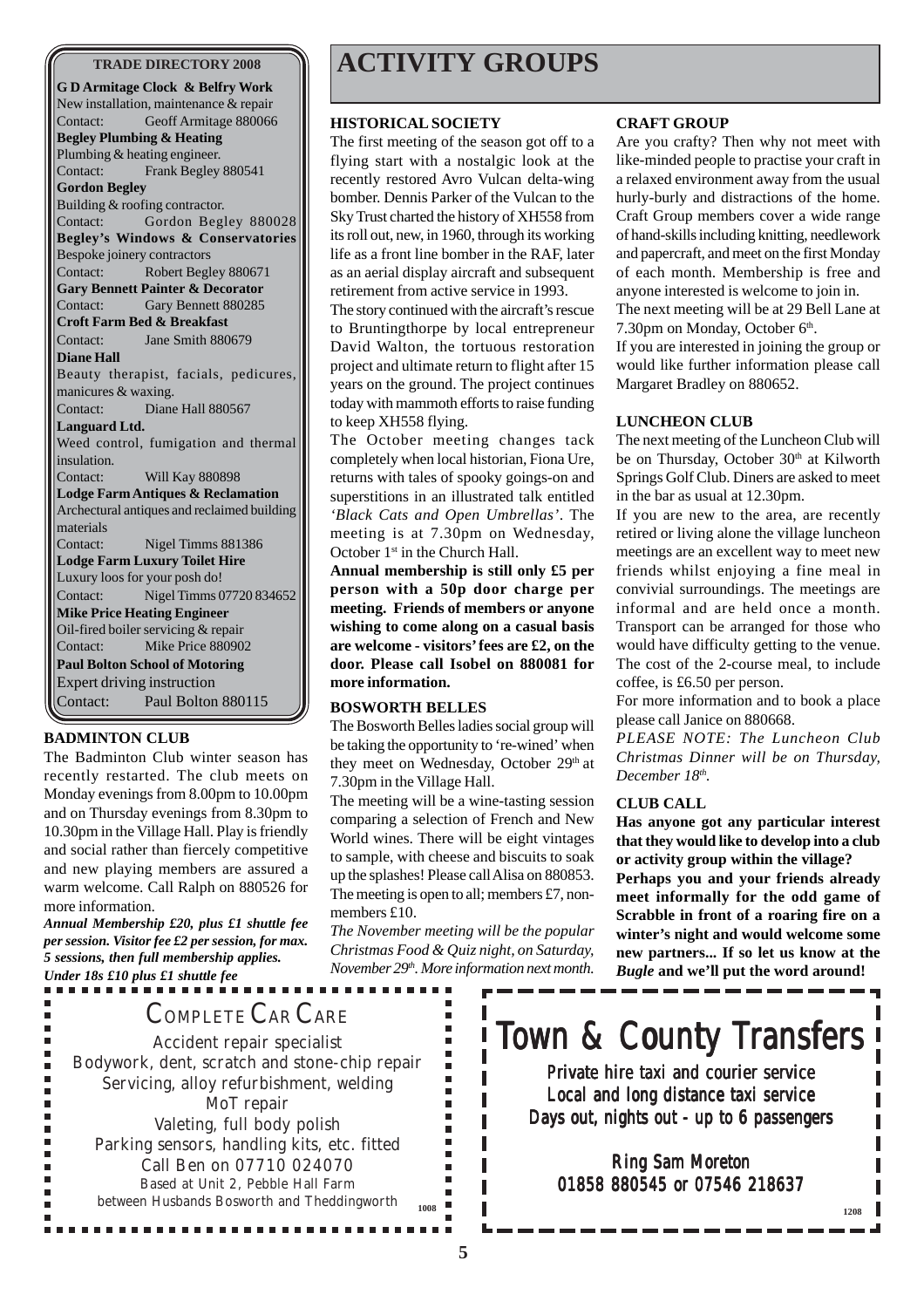## **PARISH COUNCIL NEWS**

#### **Report of the Parish Council Meeting held on Tuesday, September 2nd 2008**

Full Council and 6 members of the public were present. Apology received from District Councillor Brian Smith *[County Councillor Hart joined the meeting later.]*

Before the meeting commenced the Chairman invited the visitors to speak.

•Mr. Smith of Croft Farm, Leicester Road addressed the meeting regarding his proposal to fill the disused railway cutting with inert waste. Mr. Smith assured Council that material brought onto the site would be closely monitored and anticipated that this would be building waste or spoil. No toxic wastes would be allowed. The duration of the work would depend on the state of the building industry but would likely be around 18 months. Access for traffic onto and off the site would, subject to Highways Authority approval, be via the existing field access south of the railway bridge. •Visitors from North Kilworth gave a presentation about the proposed wind turbine installation near Pincet Lane, North Kilworth and outlined their concerns regarding visual and environmental impact. A brief discussion followed and Council was urged to oppose the application.

The Chairman closed Visitors' Questions session and thanked the visitors for their time.

**MATTERS ARISING** from the Minutes of the previous meeting:

•A query was raised concerning the drainage test hole in the cemetery. Clerk informed the meeting that nothing had been done at present and the matter would be raised again with the contractor. •A second quote for erecting the allotment/cemetery rear access gates was still being sought.

•The possibility of erecting Neighbourhood Watch signs at the entrances to the village was queried. It was noted that there were still a number of areas within the village that didn't have NW representatives, which theoretically precluded a 'whole village' signed scheme. Clerk agreed to seek further clarification on the matter.

#### **CEMETERY**

•Council agreed to review the cemetery charges at a later date, pending further information.

•A quote for repainting the cemetery roadside railings was discussed. It was agreed to seek further quotes. **PLAYING FIELD**

•Council heard that plans to install CCTV at the pavilion were being considered to deter vandalism and anti-social behaviour. This may be incorporated into the tennis courts floodlighting scheme.

•Quotes for fencing around the car parking area and paving around the pavilion were being sought. •The installation of the Section 106 funded play equipment had been agreed and should commence shortly. Some minor repair work would be undertaken at the same time. Contractors would be asked to fence off the working areas so that the rest of the site could still be used normally and safely. **ALLOTMENTS**

•Council heard that all allotment plots were now taken, although two have not been tended this year. **NEIGHBOURHOOD WATCH**

•Neighbourhood Watch matters had been addressed earlier in the meeting.

•It was agreed to draw up a map of the village to highlight those areas not covered by NW coordinators.

#### **ACCOUNTS**

Accounts were presented and approved by Council.

#### **CORRESPONDENCE**

•A resident of Highcroft had written voicing concerns over the proposed Pincet Lane wind turbine. County Councillor Graham Hart informed the meeting that HDC was currently formulating a policy document on renewable energy matters, which would take into account local residents' concerns. •More information had been received regarding the refusal of the Highways Authority to consider adopting Ashacre Close. Council felt this was a matter for the residents and their legal representatives but asked to be kept informed of developments. Council restated their support for residents in the matter.

•Concerns that the proposed siting of the old cheese-press stones on the Old Green would encourage anti-social behaviour were raised in a letter from residents living in Church Lane. Council felt that since the proposed location had been occupied by a public bench until recently any disturbance would be unlikely to be materially different than in the past. It was also noted that the site presented a solid base onto which the stones could be securely lodged. Council agreed to monitor the situation once the stones had been placed.

#### **PLANNING MATTERS**

•Planning matters had been dealt with previously in the meeting.

#### **ANY OTHER BUSINESS**

•The condition of the War Memorial was discussed. At a site meeting British Legion members drew Council's attention to the poor condition of the stonework around the plinth, which had been restored less than 12 months ago. It was agreed to consult with the stonemasons as a matter of urgency.

•A beech tree, in memory of Jack Begley, is to be erected by his British Legion colleagues on the Hall Lodge Green.

#### •Council noted that the bridle track from School Lane to Butt Lane had been strimmed and cleared. **NEXT MEETING**

*The next meeting of the Parish Council will be on Tuesday, October 7th 2008 in the Committee Room of the Village Hall.*

### **LOCAL OFFICERS**

#### **Husbands Bosworth Parish Council: Councillors**

Patricia Day 880748 (Chair) William Fletcher 880910 Melvyn Forman 880281 Geoffrey Armitage 880066 Heather O'Connor 880165 Susan Fisher 880026

#### **Parish Clerk**

Jackie Fletcher, 13 School Lane, H.B. LE17 6JU Tel: 880910

#### **District Councillor**

Brian Smith 10 Butt Lane, H.B. LE17 6LN Tel: 880021 Email: b.smith@harborough.gov.uk

#### **County Councillor**

Graham Hart Tel: 01162 478600 Email: ghart@leics.gov.uk

#### **COMMENTING ON PLANNING APPLICATIONS**

Comments, either in support of, or by way of objection to, current planning applications should be made in writing either directly to the Council Offices, by post, or via e-mail. Comments should be restricted to valid 'planning matters'.

**Valid planning considerations include:** •Accordance with central government guidance

•Compliance with local government policy •Impact on Listed Buildings, Conservation Areas or mature trees

•Dominant or overpowering character

- •Design and visual suitability
- •Highways safety and traffic impact

•Visual intrusiveness

•Likely to cause a nuisance (smell, noise, dust, vibration, etc.)

•Overlooking or loss of privacy

**Invalid considerations:**

•Devaluation of property

- •Commercial or competitive harm
- •Amount of support or objection
- •Legal matters, ownership disputes or covenants

•Loss of view

•Commencement before permission granted •Moral, racial or religious opinion

*VILLAGE HALL BOOKINGS Jackie Fletcher 880910 CHURCH HALL BOOKINGS Janice Staples 880668 SPORTS PAVILION ENQUIRIES Audrey Marlow 880316*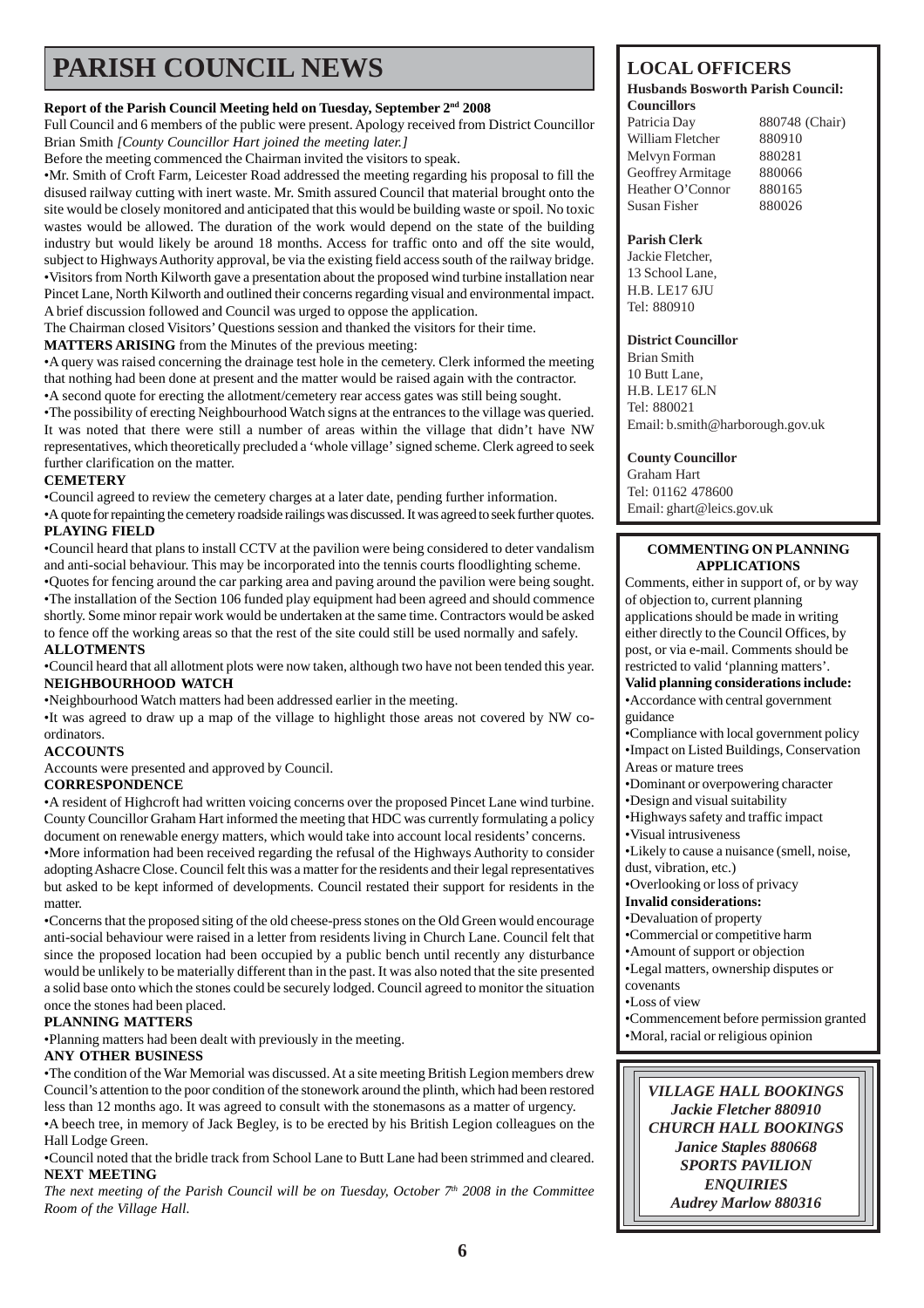## **CHURCH NEWS**

*All Saints Parish Church, Methodist Chapel & St. Mary's Roman Catholic Church*

#### **ALL SAINTS COFFEE MORNINGS**

All Saints Church members would like to thank everyone who has supported the church coffee mornings throughout the summer. A total of £90 was raised towards church funds. It was good to welcome everyone who came along and enjoyed a relaxing break and chance to catch up on local gossip.

The coffee mornings have now finished for the year.

#### **CHRISTIAN AID**

Rev. Alison invites everyone to join her at The Rectory for an informal drop-in tea and coffee morning on Thursday, October 2nd from 10.00am in aid of Christian Aid.

#### Parish Notices

**Sidney James Winch** of High Street *Died August 26th 2008 Aged 90 years* **Kenneth Brotherton** of Welford Road *Died September 9th 2008 Aged 84 years* R.I.P.

#### **ALL SAINTS HARVEST FESTIVAL**

All Saints Church Harvest Festival Service will take place on Sunday, September 28<sup>th</sup> at 10.30am. All welcome.

#### **METHODIST CHURCH Coffee Morning**

Wednesday, October 15<sup>th</sup> 10.00am-12.00. at the home of Lloyd Jones, 12 Butt Lane. Visitors always welcome.

**Lorrie and Melvyn Forman are delighted to announce the birth of their first grandchild, Amy Melissa Jones, on September 12th in Clermont Ferrand, France**

## **MIKE HART vtct - Personal Trainer**

,,,,,,,,,,,,,,,,,,,,,,,,,,

*Bringing exercise to you, whatever your level of fitness* **Alternatively, join us at our regular circuit training sessions at Welford Youth & Community Centre Tuesday evenings 6.45pm to 7.45pm Only £4 per session**

**Call Mike on 575598 or 07813 002143 <sup>1208</sup>** 

#### **BENEFICE CHRISTMAS MEAL**

*Date for your diary* - The Benefice Annual Christmas Meal will be on Monday, December 8<sup>th</sup> at Hothorpe Hall, starting at 7.00pm. Musical entertainment will be provided by The Market Harborough Singers. To reserve places please call Di Jones on 880741.

More information in next month's *Bugle*.

#### **METHODIST HARVEST FESTIVAL**

The Methodist Church Harvest Festival will take place on Sunday, September 28<sup>th</sup> at 6.30pm. All are welcome to join in our celebrations.

#### **CHURCHES BIKE RIDE**

All Saints Parochial Church Council would like to thank all those who sponsored Mike Price and Lorrie Forman on their recent Historic Churches Bike Ride. This year Mike and Lorrie visited fifteen churches around the Upper Welland valley and raised a total of approximately £110.

This will be divided equally between our church and the Historic Churches Trust, which undertakes repairs and restoration work on churches at risk. Last year, nationally, the Ride raised over £1,000,000 for the charity.

**ALL SAINTS FLOWER ROTA Altar:** *Oct 5 - Lorrie Forman Oct 12, 19 - Helen Baker Oct 26- Janice Staples* **Children's Corner:** *Oct 5 - June Elliot Octt 12, 19 - Penny Arfcott Oct 26 - Volunteer needed!* **Call Penny Mattock on 881140 if you would like to join the Flower Rota.** *A reminder that it is the church Harvest Festival on September 28th and it would be wonderful if all flower arangers would decorate their usual places.*

> П П П П П П П П П П

### "CHURCH SERVICES "

### **All Saints Parish Church**

#### **OCTOBER**

- **5 3.00pm Celebration of Baptism**
- **12 2.00pm HDC Chairman's Civic Service**
- **19 10.30am Benefice Service at Mowsley**
- **26 10.30am Holy Communion**

*Short Communion every Wed. at 9.15am*

#### **Churchwardens:**

**Peter Jones 880741 James Avery 880164**

**Vicar:**

**Rev. Alison Hampton 880351**

### **Methodist Church**

- **5 Join with All Saints 3.00pm**
- **12 Mrs K Shorley**
- **19 Mrs J Moore**
- **26 Rev. B Kennard (Communion)**

**Services every Sunday 6.30pm. All Welcome**

**Contacts: Rev. Brian Kennard 462889 Senior Church Steward: Mr. A Lloyd Jones 880343**

### **St Mary's Roman Catholic Church**

**Services every Sunday 8.30am.**

**Contact: Robert Constable-Maxwell 880361 Father Owen O'Neil 462359**

. . . . . . . . . . . . .

# DIANE E. HALL

Beauty Therapist CIBTAC ITEC CIDESCO qualified Full range of luxury treatments in tranquil surroundings Facials, body treatments, manicure, pedicure, waxing, tanning *Stockist of Susan Molyneux products* Brochures and Gift Vouchers available Tel: 01858 880567 or 07732 571714 **ufn**

1 m m 1 l